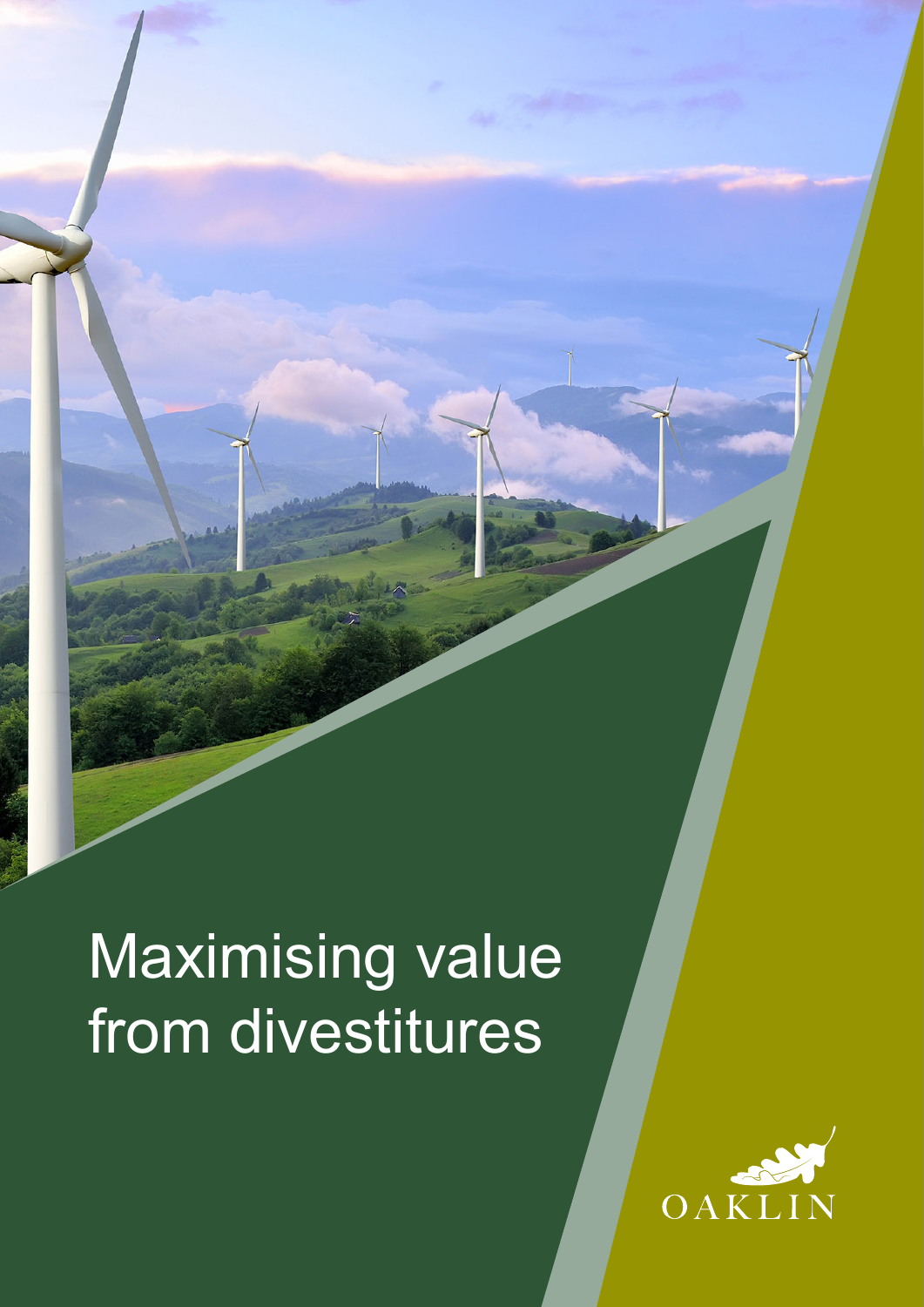### Maximising value from divestitures



We often hear our clients talk about parts of their businesses that are not getting enough management attention and required investment they need to thrive. Selling doesn't instantly come to mind as clients typically worry about how to replace earnings or the distraction a carve out would create for their core business.

Oaklin are well placed to work alongside clients to navigate ambiguity and complexity that surround strategic divestment decision making. We bring a wealth of knowledge, experience and capabilities to instil the right level of focus to support our clients along the end-to-end lifecycle of a divestiture.

| <b>Strategic</b>                                                                  | <b>Transaction &amp; Integration</b>                                |                                                        |                                   | Capture                    |
|-----------------------------------------------------------------------------------|---------------------------------------------------------------------|--------------------------------------------------------|-----------------------------------|----------------------------|
| Assessment                                                                        | <b>Planning</b>                                                     |                                                        |                                   | <b>Synergies</b>           |
| <b>Divestiture</b><br><b>Strategy &amp;</b><br><b>Objective</b><br><b>Setting</b> | <b>Divestiture</b><br><b>Planning &amp;</b><br><b>Due Diligence</b> | <b>Assess</b><br><b>Options &amp;</b><br><b>Design</b> | Implementation<br><b>Planning</b> | <b>Execute</b><br>& Review |

- **1. Divestiture Strategy & Objective Setting:** Develop and communicate strategic objectives and transaction guidelines, transaction timelines, scope, high level targets and approach.
- **2. Divestiture Planning & Due Diligence:** Define critical Day 1 capabilities, develop detailed baseline, separation strategy and identify impacted processes and applications.
- **3. Assess Options & Design:** Evaluate potential separation options, stress test options against different buyer scenarios and develop high level separation roadmap.
- **4. Implementation Planning:** Develop detailed transition to buyer plans, roles and responsibilities, integrate and prioritise all IT and non-IT separation plans, define key buyer/seller roles and responsibilities.
- **5. Execute & Review:** Execute Day 1 implementation checklist and roadmap, stand up new IT operating model, review transaction process, capture lessons learned, benefits realisation.

In addition to supporting clients across the divestiture lifecycle, Oaklin also provide a wrap of core consulting services (e.g. Change Management, Business Architecture) to drive mutual value capture, enable a clean separation and embed long lasting change.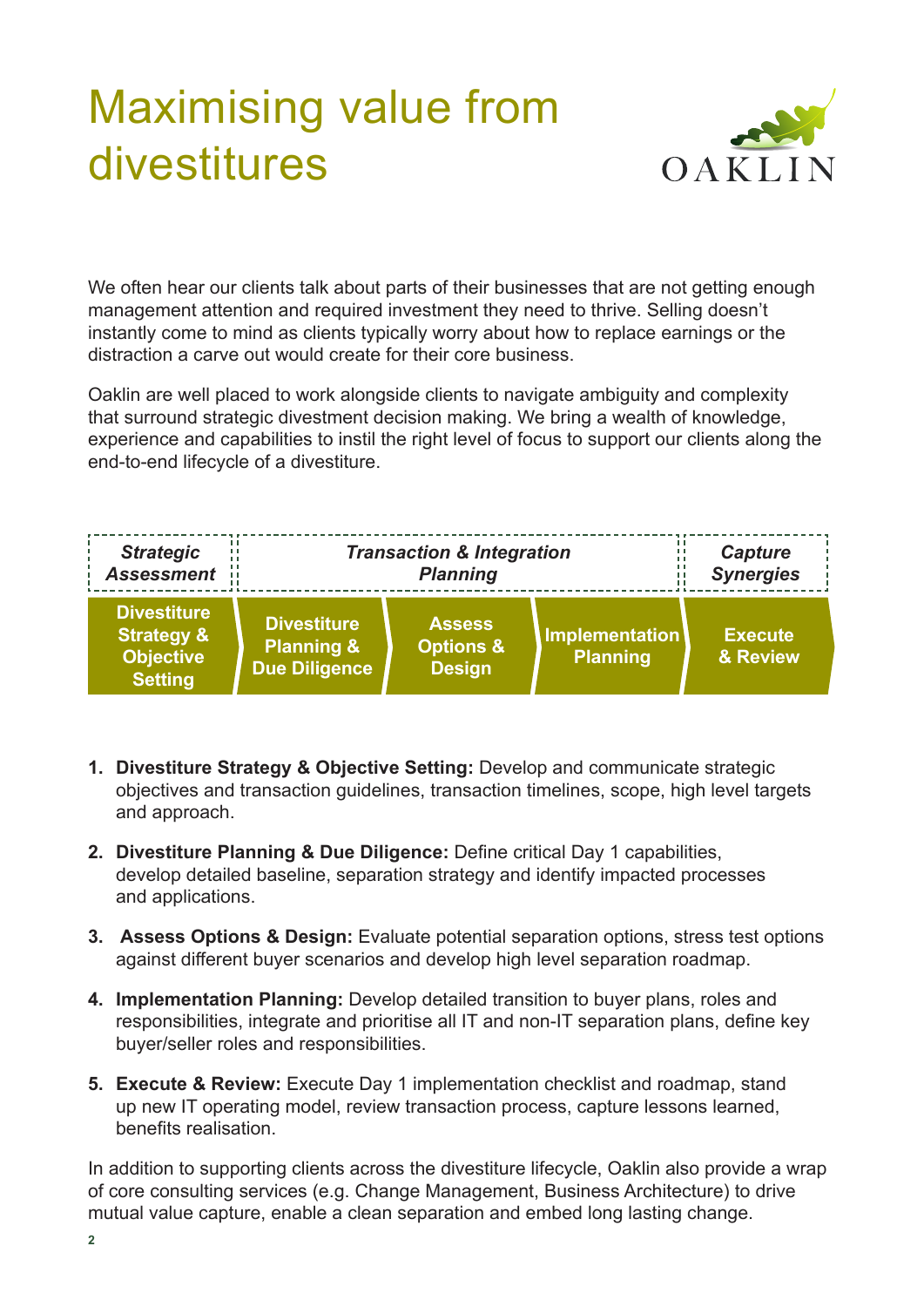### Fundamental considerations of a divestment



Having a clear statement on some fundamental considerations of a carve-out will be essential to gain alignment across the organisation. A coherent articulation of what the separation is trying to achieve and how it will be enacted will provide the required direction to the different workstreams.

Divestitures can create value when planned for proactively. It is therefore imperative to think holistically about the divestment and consider the different elements of the sale early in the process, with a view that it is likely to evolve as the sale progresses.